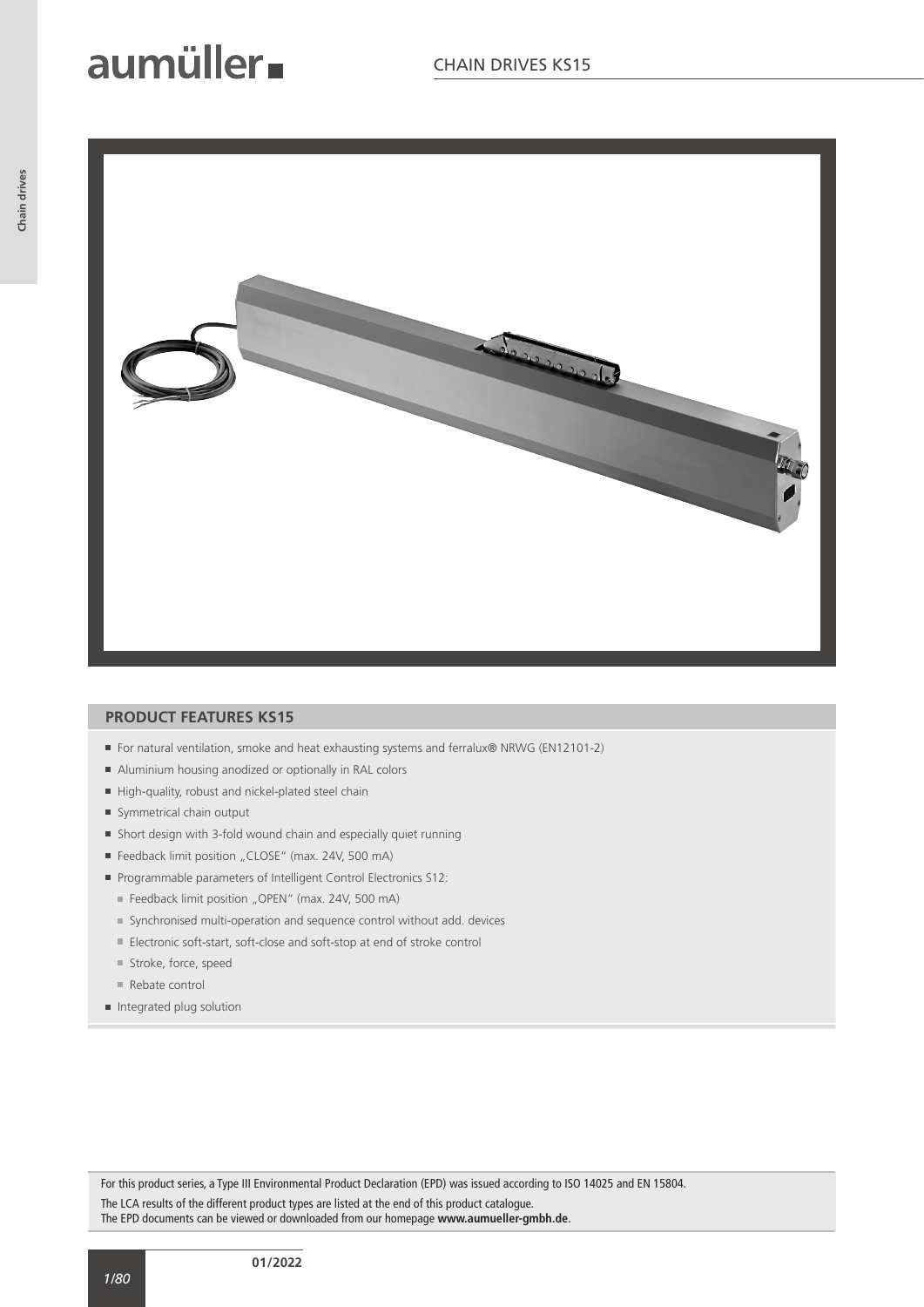### **ROOF**

Bottom-hung





Top-hung





Sky light



### **FACADE**

Top-hung

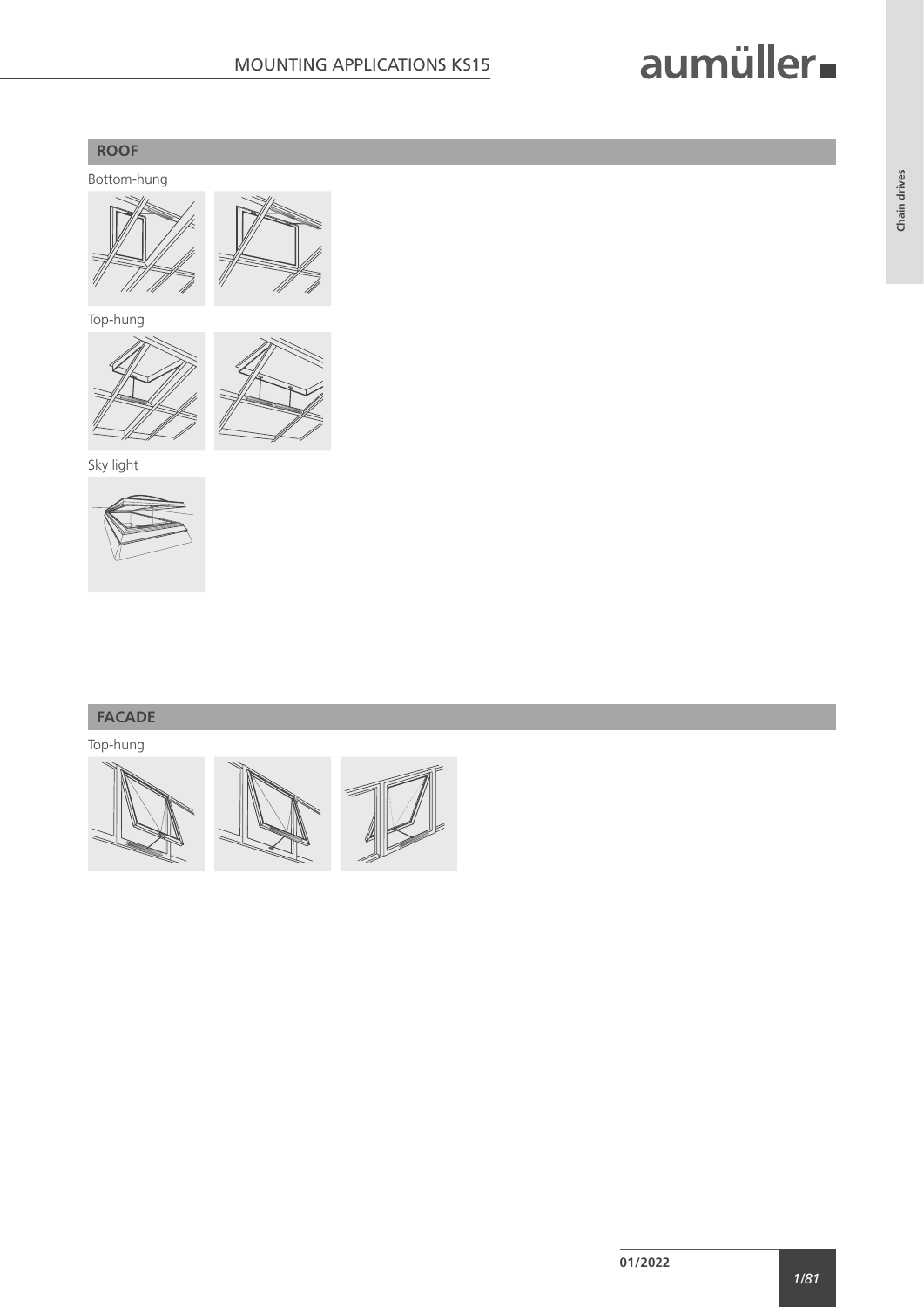- Application: natural ventilation, RWA, ferralux® NRWG (EN12101-2)
- Symmetrical chain output
- Internal Intelligent Control Electronics S12
- Feedback limit position "CLOSE" (max. 24V, 500 mA)
- Integrated plug solution
- *Options*
- Programmable special functions
- Programmable feedback limit position "OPEN" (max. 24V, 500 mA)
- M-COM for automatic synchronised run of multi drive systems and automatic sequence control with locking drives (S3 / S12)

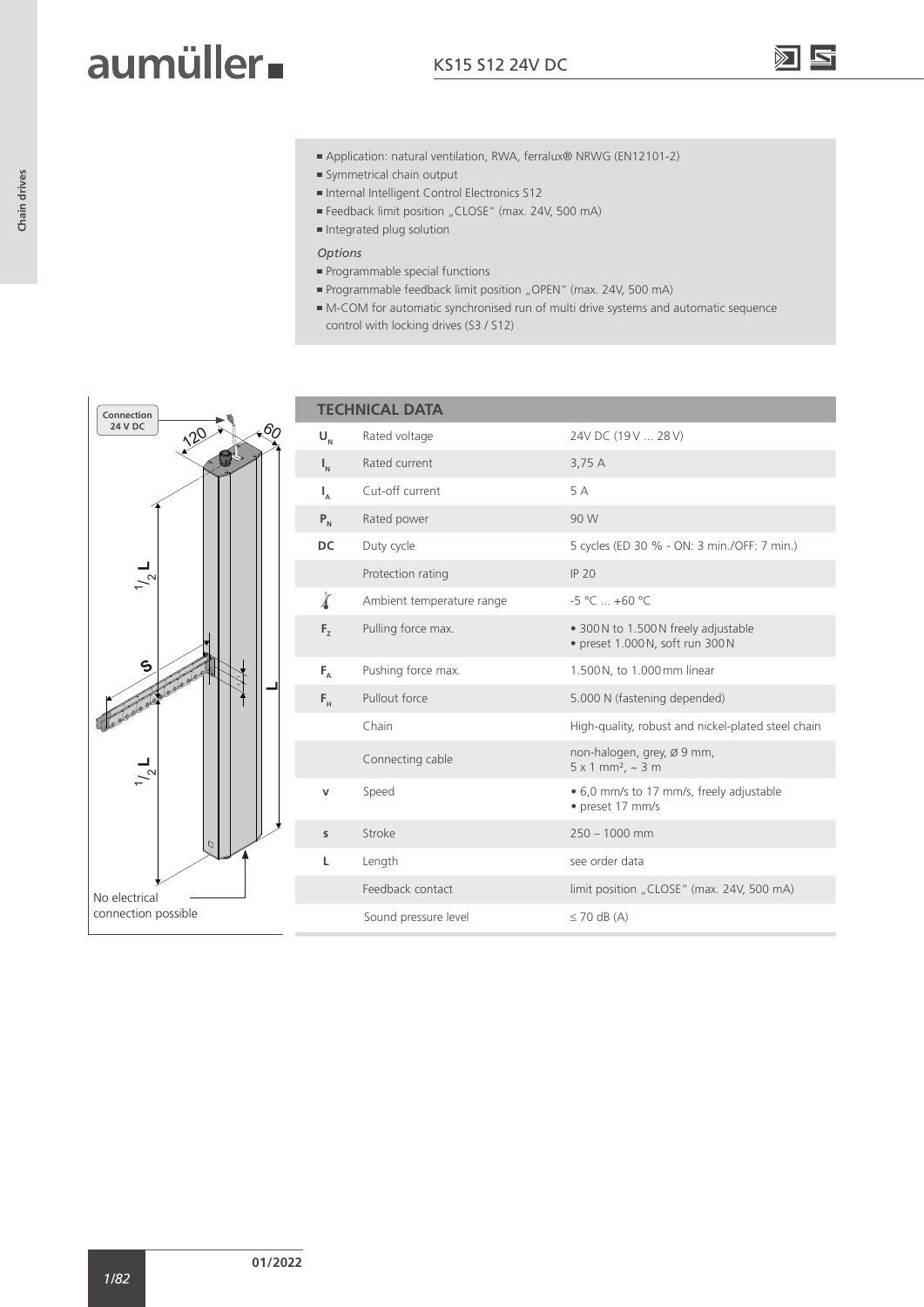| <b>ORDER DATA</b>                                      |          |                   |               |                                              |           |           |  |  |
|--------------------------------------------------------|----------|-------------------|---------------|----------------------------------------------|-----------|-----------|--|--|
| $s$ [mm]                                               | $L$ [mm] | Version           | Finish        |                                              | PU / pcs. | Part.-No. |  |  |
| <b>Drives</b>                                          |          |                   |               |                                              |           |           |  |  |
| 800                                                    | 800      | KS15 800 S12 24V  | $E6/C-0$      |                                              |           | 525380    |  |  |
| 1000                                                   | 920      | KS15 1000 S12 24V | $E6/C-0$      |                                              |           | 525400    |  |  |
| Set: Frame bracket and casement bracket (kit)          |          |                   |               |                                              |           |           |  |  |
| Set:<br>Frame bracket unit KS15 Schüco AWS 57 RO       |          |                   | K153:<br>F54: | Stainless steel, rolled<br>Aluminium, E6/C-0 |           | 524080    |  |  |
| Set:<br>Frame bracket unit KS15 Raico FRAME+100/120 RL |          |                   | K154:<br>F54: | Stainless steel, rolled<br>Aluminium, E6/C-0 |           | 524085    |  |  |

| <b>OPTIONEN</b>                                                                        |            |           |  |  |  |  |
|----------------------------------------------------------------------------------------|------------|-----------|--|--|--|--|
| Special model                                                                          | PU / pcs.  | Part.-No. |  |  |  |  |
| Drive housing painted/powder coated in other RAL colours                               |            |           |  |  |  |  |
| Lump sum for coating                                                                   |            | 516030    |  |  |  |  |
|                                                                                        |            | 516004    |  |  |  |  |
|                                                                                        |            | 516004    |  |  |  |  |
| Specify at order stage:                                                                | $51 - 100$ | 516004    |  |  |  |  |
|                                                                                        | ab 101     | 516004    |  |  |  |  |
| <b>Plug solution:</b>                                                                  |            |           |  |  |  |  |
| <b>AUMÜLLER-Click plug solution - 5 m – non-halogen, grey – 5 x 1,0 mm<sup>2</sup></b> |            | 501290    |  |  |  |  |
| <b>Microprocessor programming S12</b>                                                  |            |           |  |  |  |  |
| Electronic stroke reduction 24V S12                                                    |            | 524190    |  |  |  |  |
| Programming drives 24V / 230V S12                                                      | 524180     |           |  |  |  |  |
| <b>Optional accessories</b>                                                            | PU / pcs.  | Part.-No. |  |  |  |  |
| M-COM Configuration module for synchronised multi-drive systems                        |            | 524177    |  |  |  |  |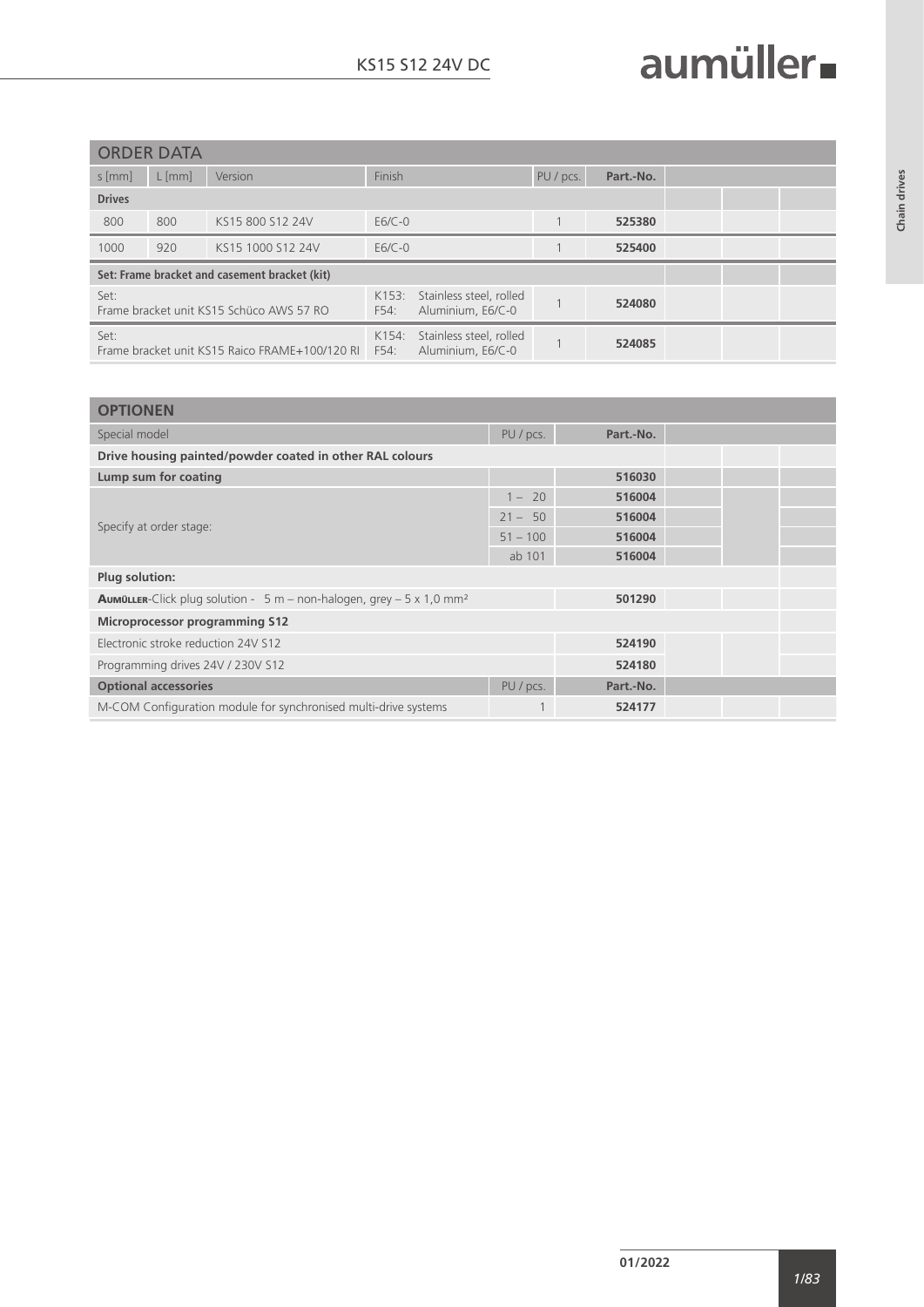| <b>OVERVIEW OF BRACKETS</b> |                |         |            |               |                              |                              |
|-----------------------------|----------------|---------|------------|---------------|------------------------------|------------------------------|
| Typical application         |                |         |            |               | $\bullet$                    | $\bullet$                    |
| Frame bracket               |                |         |            |               | K153<br>Mounting in the roof | K154<br>Mounting in the roof |
| Casement bracket            |                |         |            |               | F54                          | F54                          |
| Space requirement           |                |         | min.       | [mm]          | 49                           | 49                           |
| Overlap thickness           | $(*1$          |         |            | [mm]          | $0 - 21$                     | $0 - 21$                     |
| Opening angle               | $(*2)$         |         | max.       | [DEG]         | 60                           | 60                           |
| Casement weight             | $(*3)$         |         | max.       |               | 300                          | 300                          |
| Window material<br>Alu      |                |         |            |               | $\bullet$                    | $\bullet$                    |
|                             |                |         | Wood       |               |                              |                              |
|                             |                |         | PVC        |               |                              |                              |
| Type of                     | Bottom<br>hung | inward  | <b>HSK</b> | <b>FM</b>     | П                            | П                            |
| window<br>and mounting      |                |         |            | <b>RM</b>     |                              |                              |
|                             |                |         | <b>NSK</b> | <b>FM</b>     | П                            | П                            |
|                             |                |         |            | <b>RM</b>     |                              |                              |
|                             |                | outward | <b>HSK</b> | <b>RM</b>     |                              |                              |
|                             |                |         |            | ${\sf PR}$    |                              |                              |
|                             |                |         | <b>NSK</b> | <b>RM</b>     |                              |                              |
|                             |                |         |            | PR            |                              |                              |
|                             | Top            | outward | <b>HSK</b> | <b>RM</b>     |                              |                              |
|                             | hung           |         |            | ${\sf PR}$    |                              |                              |
|                             | Dach           | outward | <b>HSK</b> | <b>RM</b>     |                              |                              |
|                             |                |         |            | ${\sf PR}$    |                              |                              |
|                             | PAF            | outward |            | $\mathsf{RM}$ | п                            | п                            |
|                             | Concealed      |         |            |               |                              |                              |
| FAB (*4                     |                |         | Solo       | [mm]          | $600 - 1200$                 |                              |
| <b>FAH</b> (*4              |                |         | Solo       | [mm]          | $250 - 1500$                 |                              |

#### **LEGEND**

suitable not recommended

(\*1 Window sizes and opening angles may be different. (\*2 Sample values of the opening angle evaluated on the basis of FAB/FAH for inward opening windows with drives mounted at the main closing edge.

For any other window heights, for outward opening windows and for windows with drives mounted at the side edges the opening angle will vary.<br>The liest respect the individual geometry of the different windows. The listed ma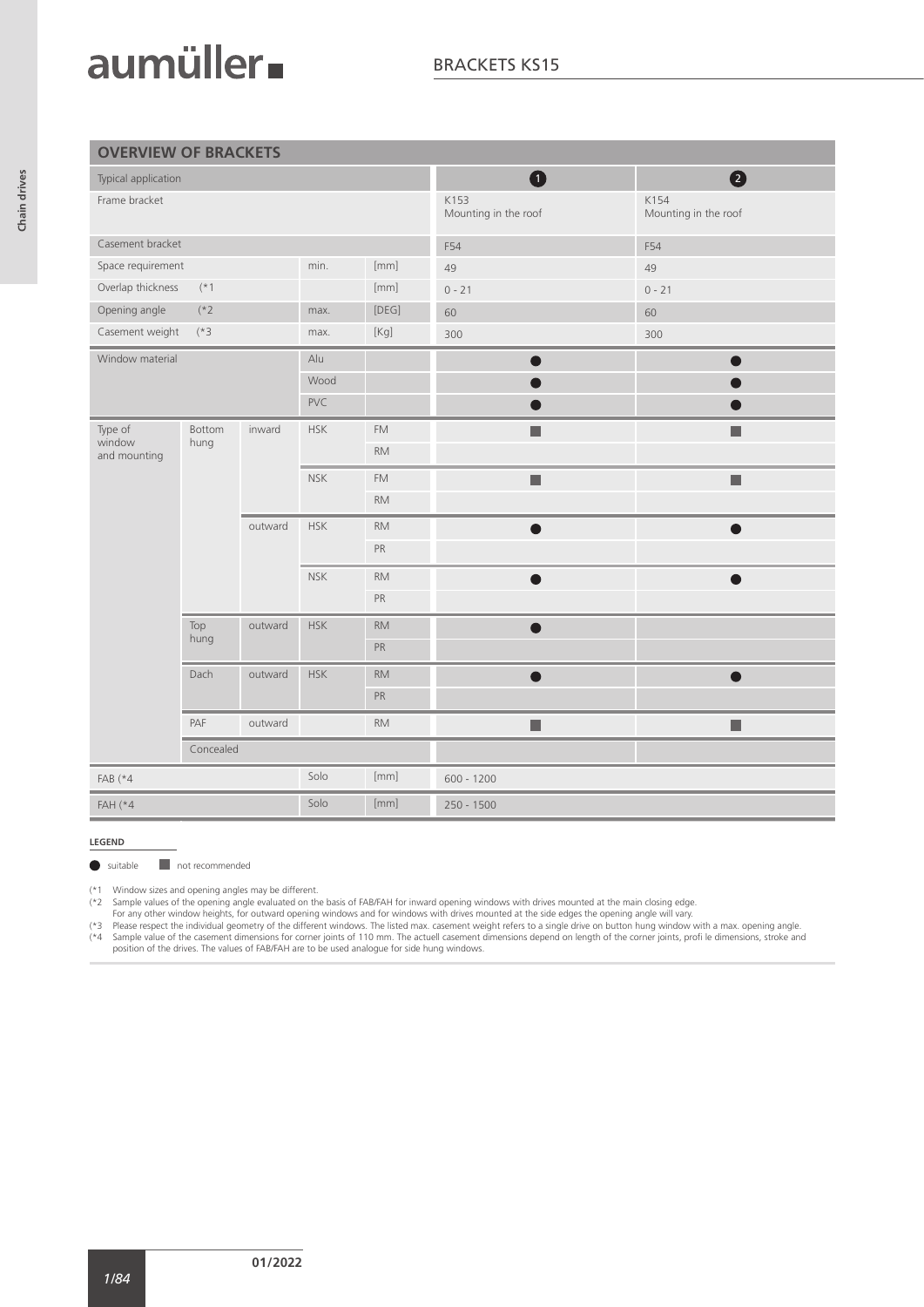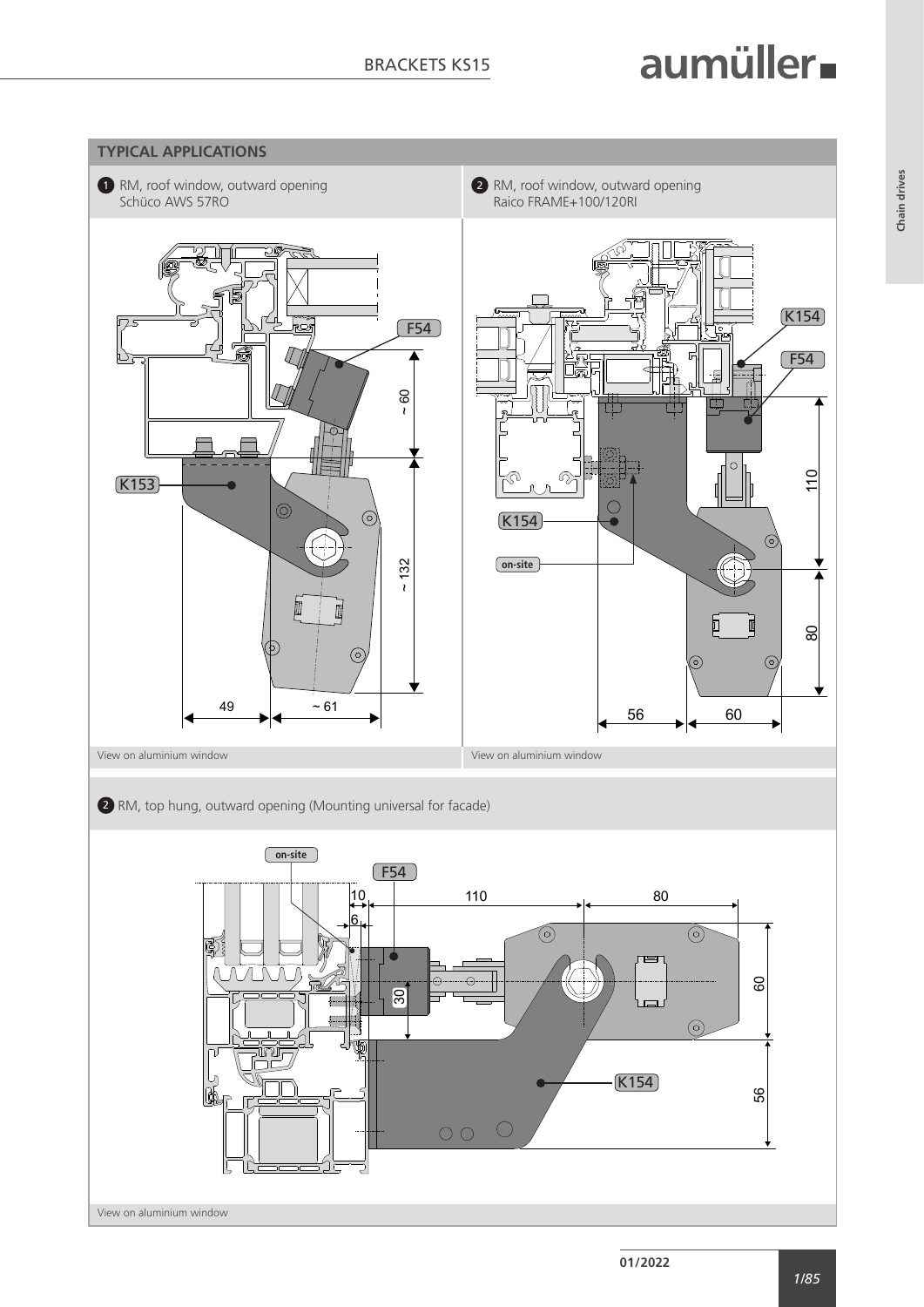### **CASEMENT BRACKETS AND FRAME BRACKET (SET)**



**01/2022**